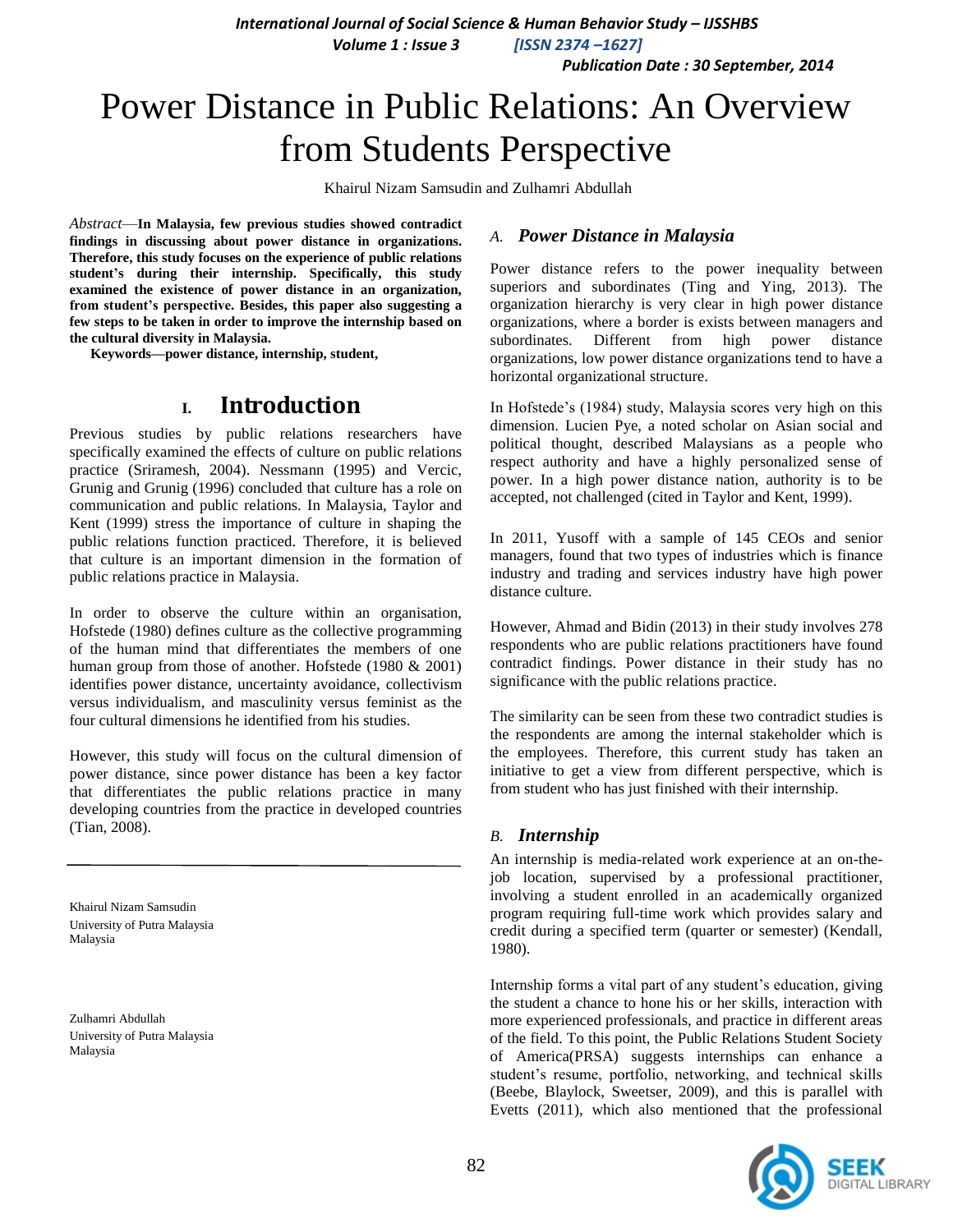### *International Journal of Social Science & Human Behavior Study – IJSSHBS Volume 1 : Issue 3 [ISSN 2374 –1627]*

#### *Publication Date : 30 September, 2014*

values emphasize a shared identity based on competencies which is produced by education, training and apprenticeship socialization, and sometimes guaranteed by licensing.

As stressed by Tsetsura (2011), how people understand and imagine public relations (PR) depends on the ways professionals discuss and describe their jobs and explain what they do to themselves and to others. Therefore, interactions during internship provide students with opportunities to learn by observing how seasoned professionals, their mentors, handle ethically sensitive situations.

Therefore, this study focuses on the experience of public relations students during their internship. Specifically, this study will examine the existence of power distance in an organization, from student's perspective.

As an example, one student in Rompelmean and Vries (2010) study who did internship in Antwerp (Belgium) and discussed that to his opinion the power distance were higher than in the Netherlands (as found by Hofstede) but he estimated these indices lower than the values provided by Hofstede.

## **II. Findings**

### *A. Perception about Internship*

Most of the respondents participated in the focus group undergo their internship in event management company, hotel or marketing compared to be solely in PR department. In the data collected, most of the respondents do not have clear knowledge on the job scope of a PR practitioner as they believed that PR are mostly used in event management neglecting the importance of dissemination of messages or even media relation. Due to this, respondents mentioned that ethic and protocol are very important during their training especially for event management.

However, all of the participants agreed that experience is an important element to provide students with insight on the field. Internship allowed them to get the experience which is also a good opportunity to let them to learn and exposed to operation in the industry so that they can compare and contrast what they had learn in class.

Moreover, they mention that most of the company is more likely to hire someone which possessing experience in the industry. Members which gone for internship in the company getting higher possibility to be hire by the company compared to others as they are familiar with the operation of the company. This shows that the experience that one's own can act as a stepping stone to get the offer in industry.

Besides, experience helps a lot when PR practitioners deal with crisis. Experience provides insight to aids decision making when dealing with crisis. It builds up the confidence of the PR practitioners as they are familiar with the crisis and master the proper way to resolve the crisis. Participants conclude that knowledge that they gain from books and class is just a basic for them to handle matters, practical judgment and experience is the most important element when deal with real crisis.

However, according to one of the respondents, he was given multi-tasking during his period of internship which clearly shows the failure in providing opportunities that enhance autonomy. For him, CEO or top management, have not recognized PR and communication as first level management function. Other respondents also agreed that most of the management only recruits PR practitioners as the medium helping them to create event and for multi-tasking when asked on their job scope during internship.

Besides, for those respondents working in event management companies, 3 months were insufficient for them to thoroughly learn or acquire necessary skills as they need to be engaged in long-term strategic planning with both internal and external public. Furthermore, respondents choose to utilize the acquired PR skills and knowledge in other field of work instead in PR as discovered.

Interestingly, respondents also highlighted how the power distance contributes to the undermining their authority and decrease the effectiveness of their duties during the internship.

### *B. Power distance in PR practice*

Sriramesh and White (1992) predicted that excellent or termed as professional PR would be most likely in cultures with low power distance, high trust among workers, low individualism/ high collectivism, low uncertainty avoidance and high femininity approach.

In all the group sessions conducted, the respondents were clearly disturbed by term *power distance* as they believe that it undermine the authority and confidence of respective party.

In a group session conducted, one of the respondents related his experiences in power distance during his internship. As he was doing marketing and a client contacted him, he was forced to put the client on hold and consulted his superior for further action. These caused loss of confidence and interest of clientele on him and also his company.

After his disclosure, the others also affirm that they face the same situation during their internship. As PR practitioners might engage in crisis management or more to marketing now, the power distance lead to inability of the practitioner to act accordingly.

In fact, another respondent mentioned that the Next for inhouse practitioner, it is mostly controlled by Head of Department and likewise for other company to be controlled by boss whom have insufficient knowledge of the profession in the field, PRs' are relegate to be doing to technical task.

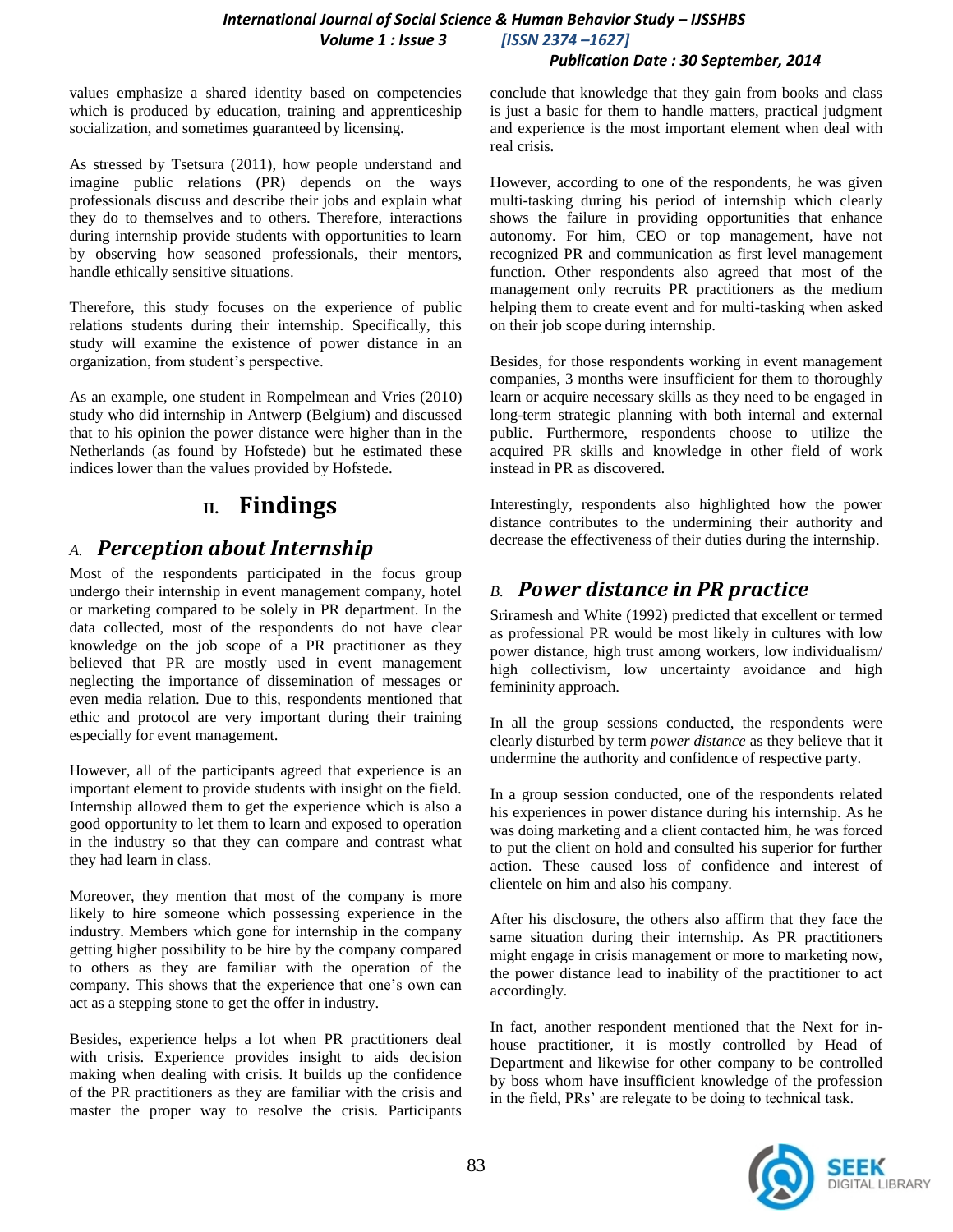#### *Publication Date : 30 September, 2014*

# **III. Discussion and Conclusion**

The results of this study therefore support the results of study by Hofstede (1984) and Yusoff (2011). By referring to the students experiences, unbiased results can easily been gathered as their point of view is not influencing by any parties.

Meanwhile, it has been highlighted that most of the respondents stressed that there is so much difference from what they know from books and class and what they have learned during internship. They commented that knowledge that gains in class is insufficient for them to know about what happen in industry.

Internship has giving them a chance to adapt themselves in the industry and power distance as one of culture dimension. It is undeniable that an internship which provide students with the chance of learning something which may be totally different from what they learnt in the class, can also influencing a student's career choice either to remain or to change (Kim and Park, 2013).

Furthermore, there is wide variance in internship policies, in the number of hours of credit, the number of internships taken, degree of voluntariness, compensation, and type of evaluation. Some differences in internship programs are acceptable, but there are some basic precepts applicable to all internship systems (Gibson, 1998). One of them is students should be exposed with cultural diversity.

In China, the collaborations between universities and selected PR firms have offered students great opportunities to acquire professional experience. Prior to starting a project, students would communicate frequently with the internship center to learn an organization's culture, structure, management styles, and its various publics (Zhang, Lou and Jiang, 2011). Previously, Creedon and Al-Khaaja (2005) suggest that by adding non-Western case studies to prominent textbooks in PR would provide a launch pad for classroom discussion**.**

This is relevant as current PR defined by Sriramesh (2009) stated that "Public relations is the strategic communication that different types of organizations use for establishing and maintaining symbiotic relationships with relevant publics many of whom are increasingly becoming culturally diverse." The "relevant publics" in this definition are becoming increasingly "diverse and global" and therefore in order to be effective, PR practitioners should be "well educated and sensitized to communicating in a global environment" (cited in Sriramesh and Duhe, 2009). Therefore, PR students should be trained to go beyond single identity markers when creating PR plans and learn to recognize that people have multiple axes of identity (Gallicano and Stansberry, 2011).

Specifically for students of PR, recognizing multiple dimensions of diversity is crucial because such understanding will provide a good insight into how global PR operates and is practiced. Understanding diversity beyond race, ethnicity, age, and gender may help to discover why PR practitioners succeed or fail when they utilize similar campaign strategies in different countries around the world (Tsetsura, 2011). And, by staying in Malaysia which very rich with cultural diversity, academics, practitioners, and students should take this opportunity to produce and develop a future PR practitioners that competence in managing cultural diversity in any situation.

It is undeniable that the first step to start is through cultural diversity exposure during internship, and it is important to distinguish that there are differences between Malaysia and other countries, from a cultural perspective.

#### *References*

- Ahmad, M. & Bidin, R. (2013). Public relations practice: A study on excellence, public relations practice and cultural values among public listed companies in Malaysia. *Proceedings of Annual paris Business and Social Science Research Conference,* at Crowne Plaza Hotel, Republique, Paris, France, 4-5 July 2013.
- Beebe, A., Blaylock, A., Sweetser, K. D. (2009). Job satisfaction in PR internships. PR Review. Vol 35. pp. 156-158.
- Creedon, P. & Al-Khaja, M. (2005). Public relations and globalization: Building a case for cultural competency in public relations education. *Public Relations Review, 31*: 344-354.
- Evetts, J. (2011) A new professionalism? Challenges and opportunities. *Current Sociology, 59*: 406-422.
- Gallicano, T.D. & Stansberry, K. (2011). Communication with diverse audiences through a case study approach. *Public Relations Review, 37*: 556-561.
- Gibson, D.C. (1998). Public relations internship system evaluation: Criteria and a preliminary instrument. *Public relations Review, 24***(1)**: 67-82.
- Hofstede, G.H. (1980). *Culture's Consequences: International Differences in Work-related Values*. Beverly Hills: Sage Publication.
- Hofstede, G. (1984). *Culture's consequences: International differences in work-related values.* Newbury Park, CA: Sage.
- Hofstede, G. H. (1991). *Cultures and organizations: Software of the mind.* London: McGraw-Hill
- Hofstede, G. H. (2001). *Culture's consequences: Comparing values, behaviors, institutions, and organizations across nations.* Thousand Oaks, CA: Sage Publications.